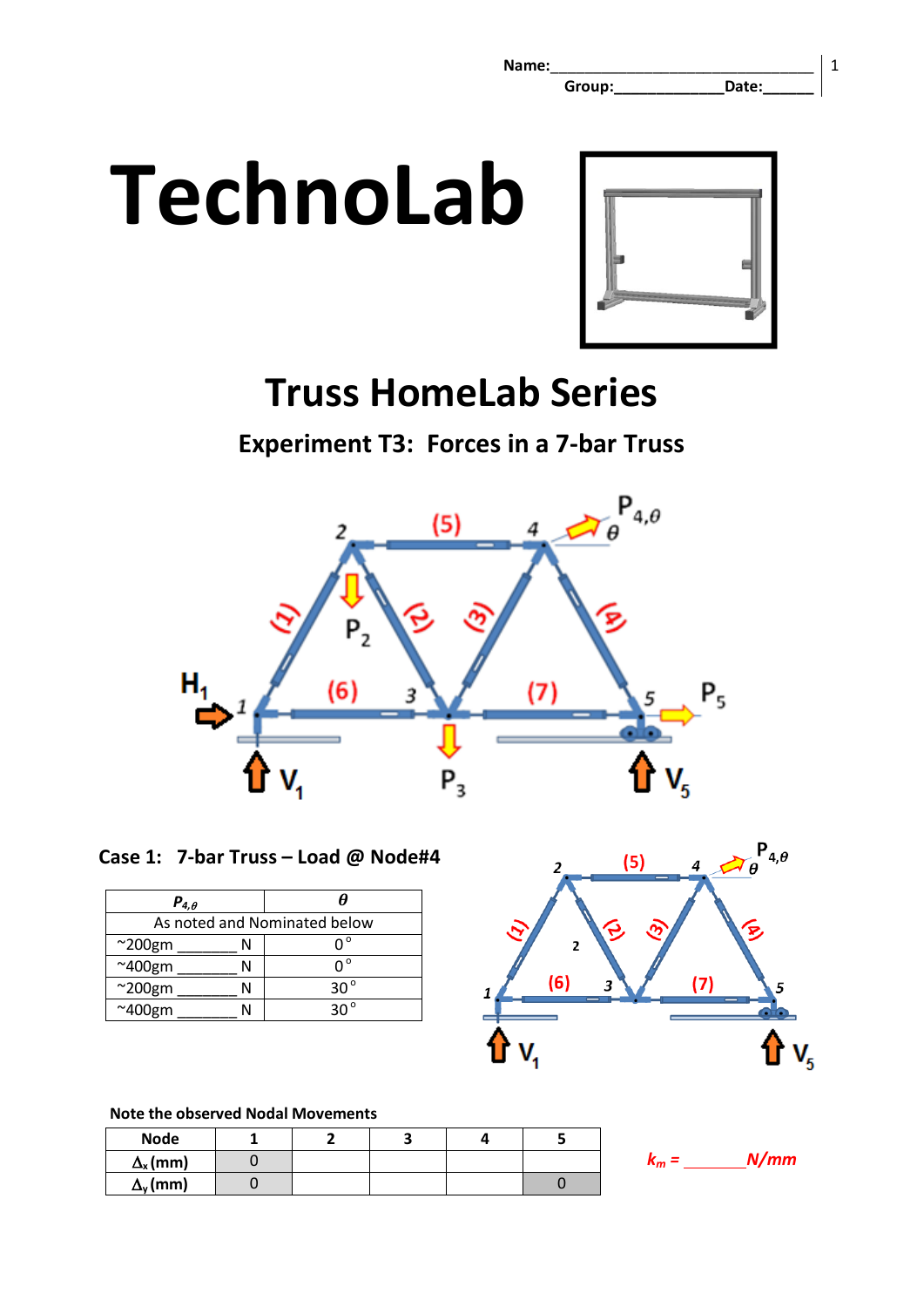| Name: |        |       |  |
|-------|--------|-------|--|
|       | Group: | Date: |  |

| <b>Reaction/Member</b>       | <b>H1</b> | V <sub>1</sub> | V5 |  |  |  |  |  |  |
|------------------------------|-----------|----------------|----|--|--|--|--|--|--|
| Member $\delta_{\rm m}$ (mm) |           |                |    |  |  |  |  |  |  |
| $F = K_m \delta_m$ (N)       |           |                |    |  |  |  |  |  |  |

#### Note the Experimentally Determined/Measured Member Forces and Reactions

# Note the Theoretically Determined Member Forces and Reactions (7-bar\_Truss.xlsx)

| <b>Reaction/Member</b> | H1 | V1 | V5 |  |  |  |  |
|------------------------|----|----|----|--|--|--|--|
| $\delta_{\rm m}$ (mm)  |    |    |    |  |  |  |  |
| Force (N)              |    |    |    |  |  |  |  |

#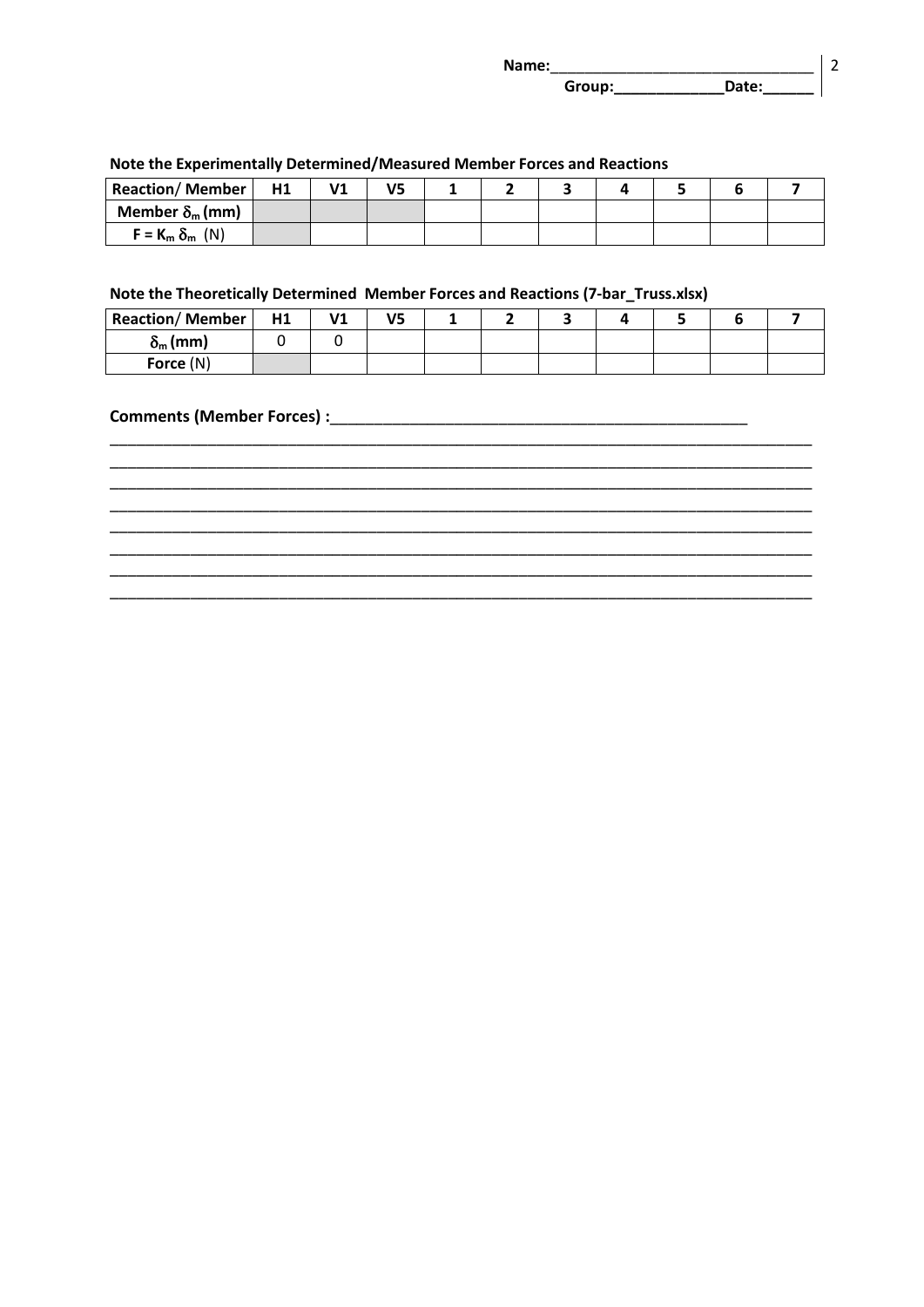

# **Case 2: 7-bar Truss – Load @ Node#3**

| $P_{3}$                      | A             |  |  |  |
|------------------------------|---------------|--|--|--|
| As noted and Nominated below |               |  |  |  |
| $~\sim$ 300gm                | $270^{\circ}$ |  |  |  |
| $~\sim$ 400gm                | $270^{\circ}$ |  |  |  |
| $^{\sim}$ 500gm              | $270^{\circ}$ |  |  |  |
| $^{\sim}600$ gm              | $270^\circ$   |  |  |  |



#### **Note the observed Nodal Movements**

| <b>Node</b>           | ۰ |  |               |
|-----------------------|---|--|---------------|
| $\Delta_{\rm x}$ (mm) |   |  | N/mm<br>$n_m$ |
| $\Delta_{\rm v}$ (mm) |   |  |               |

#### **Note the Experimentally Determined/Measured Member Forces and Reactions**

| <b>Reaction/Member</b>       | <b>H1</b> | V <sub>1</sub> |  |  |  |  |
|------------------------------|-----------|----------------|--|--|--|--|
| Member $\delta_{\rm m}$ (mm) |           |                |  |  |  |  |
| $F = K_m \delta_m (N)$       |           |                |  |  |  |  |

#### **Note the Theoretically Determined Member Forces and Reactions (7-bar\_Truss.xlsx)**

| <b>Reaction/Member</b> | H1 | ۷1 | V5 |  |  |  |  |
|------------------------|----|----|----|--|--|--|--|
| $\delta_{\rm m}$ (mm)  |    |    |    |  |  |  |  |
| Force (N)              |    |    |    |  |  |  |  |

\_\_\_\_\_\_\_\_\_\_\_\_\_\_\_\_\_\_\_\_\_\_\_\_\_\_\_\_\_\_\_\_\_\_\_\_\_\_\_\_\_\_\_\_\_\_\_\_\_\_\_\_\_\_\_\_\_\_\_\_\_\_\_\_\_\_\_\_\_\_\_\_\_\_\_\_\_\_\_ \_\_\_\_\_\_\_\_\_\_\_\_\_\_\_\_\_\_\_\_\_\_\_\_\_\_\_\_\_\_\_\_\_\_\_\_\_\_\_\_\_\_\_\_\_\_\_\_\_\_\_\_\_\_\_\_\_\_\_\_\_\_\_\_\_\_\_\_\_\_\_\_\_\_\_\_\_\_\_ \_\_\_\_\_\_\_\_\_\_\_\_\_\_\_\_\_\_\_\_\_\_\_\_\_\_\_\_\_\_\_\_\_\_\_\_\_\_\_\_\_\_\_\_\_\_\_\_\_\_\_\_\_\_\_\_\_\_\_\_\_\_\_\_\_\_\_\_\_\_\_\_\_\_\_\_\_\_\_ \_\_\_\_\_\_\_\_\_\_\_\_\_\_\_\_\_\_\_\_\_\_\_\_\_\_\_\_\_\_\_\_\_\_\_\_\_\_\_\_\_\_\_\_\_\_\_\_\_\_\_\_\_\_\_\_\_\_\_\_\_\_\_\_\_\_\_\_\_\_\_\_\_\_\_\_\_\_\_ \_\_\_\_\_\_\_\_\_\_\_\_\_\_\_\_\_\_\_\_\_\_\_\_\_\_\_\_\_\_\_\_\_\_\_\_\_\_\_\_\_\_\_\_\_\_\_\_\_\_\_\_\_\_\_\_\_\_\_\_\_\_\_\_\_\_\_\_\_\_\_\_\_\_\_\_\_\_\_ \_\_\_\_\_\_\_\_\_\_\_\_\_\_\_\_\_\_\_\_\_\_\_\_\_\_\_\_\_\_\_\_\_\_\_\_\_\_\_\_\_\_\_\_\_\_\_\_\_\_\_\_\_\_\_\_\_\_\_\_\_\_\_\_\_\_\_\_\_\_\_\_\_\_\_\_\_\_\_

#### **Comments (Member Forces) :**\_\_\_\_\_\_\_\_\_\_\_\_\_\_\_\_\_\_\_\_\_\_\_\_\_\_\_\_\_\_\_\_\_\_\_\_\_\_\_\_\_\_\_\_\_\_\_\_\_\_\_\_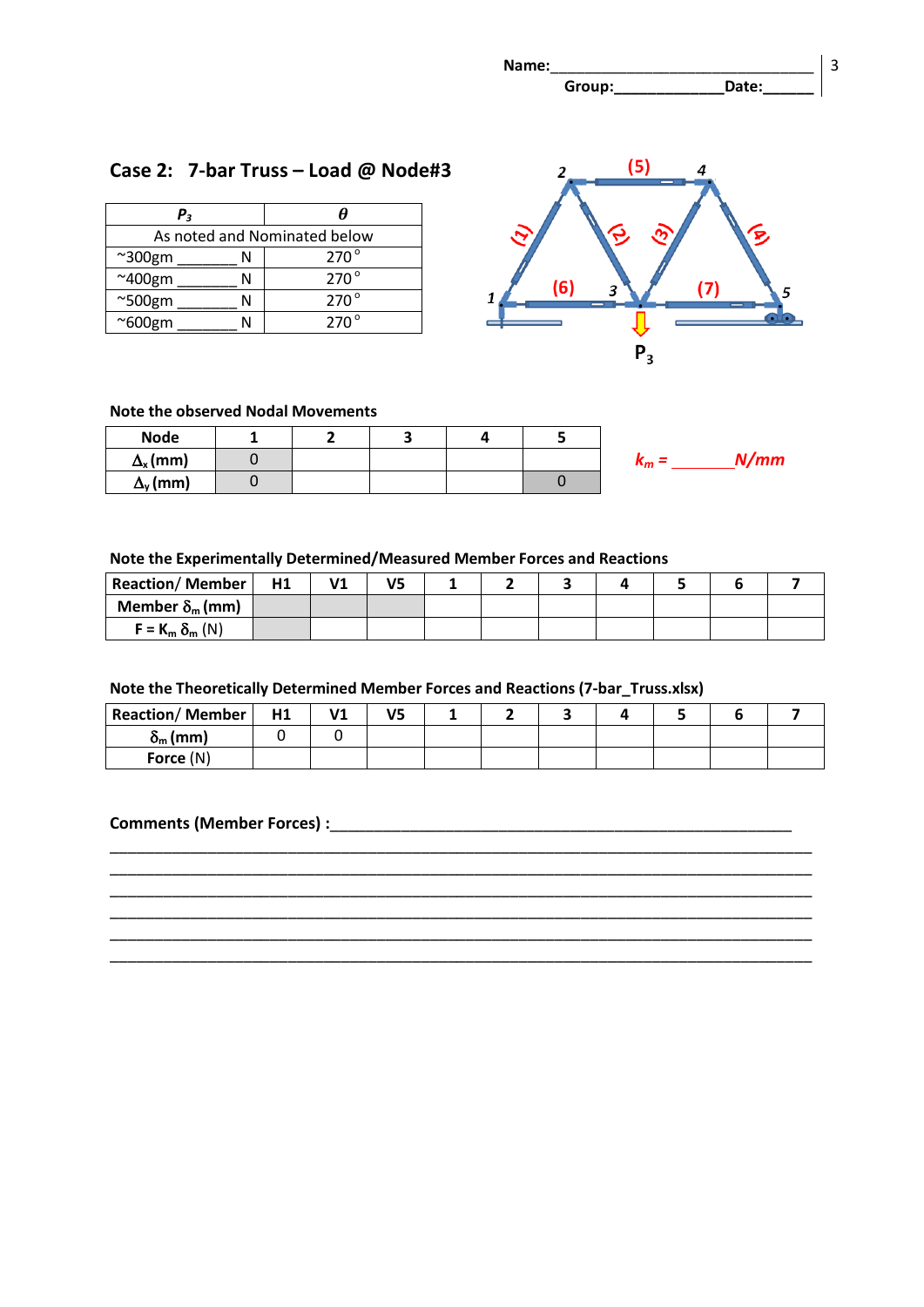

# **Case 3: 7-bar Truss – Case 1 and 2 Loads Applied Simultaneously**

| As noted for Case 1 |             |  |  |  |  |
|---------------------|-------------|--|--|--|--|
| $P_{4,\theta}$      |             |  |  |  |  |
| NI                  | n           |  |  |  |  |
| As noted for Case 2 |             |  |  |  |  |
| Ρ,                  | н           |  |  |  |  |
|                     | $270^\circ$ |  |  |  |  |



#### **Note the observed Nodal Movements**

| <b>Node</b>           |  |  |            |
|-----------------------|--|--|------------|
| $\Delta_{\rm x}$ (mm) |  |  | N/mm<br>rт |
| $\Delta_{\rm v}$ (mm) |  |  |            |

#### **Note the Experimentally Determined/Measured Member Forces and Reactions**

| <b>Reaction/Member</b>       | H1 | V1 | V5 |  |  |  |  |
|------------------------------|----|----|----|--|--|--|--|
| Member $\delta_{\rm m}$ (mm) |    |    |    |  |  |  |  |
| $F = K_m \delta_m (N)$       |    |    |    |  |  |  |  |

#### **Note the Theoretically Determined Member Forces and Reactions (7-bar\_Truss.xlsx)**

| <b>Reaction/Member</b> | H1 | ۷1 | V5 |  |  |  |  |
|------------------------|----|----|----|--|--|--|--|
| $\delta_{\rm m}$ (mm)  |    |    |    |  |  |  |  |
| Force $(N)$            |    |    |    |  |  |  |  |

\_\_\_\_\_\_\_\_\_\_\_\_\_\_\_\_\_\_\_\_\_\_\_\_\_\_\_\_\_\_\_\_\_\_\_\_\_\_\_\_\_\_\_\_\_\_\_\_\_\_\_\_\_\_\_\_\_\_\_\_\_\_\_\_\_\_\_\_\_\_\_\_\_\_\_\_\_\_\_ \_\_\_\_\_\_\_\_\_\_\_\_\_\_\_\_\_\_\_\_\_\_\_\_\_\_\_\_\_\_\_\_\_\_\_\_\_\_\_\_\_\_\_\_\_\_\_\_\_\_\_\_\_\_\_\_\_\_\_\_\_\_\_\_\_\_\_\_\_\_\_\_\_\_\_\_\_\_\_ \_\_\_\_\_\_\_\_\_\_\_\_\_\_\_\_\_\_\_\_\_\_\_\_\_\_\_\_\_\_\_\_\_\_\_\_\_\_\_\_\_\_\_\_\_\_\_\_\_\_\_\_\_\_\_\_\_\_\_\_\_\_\_\_\_\_\_\_\_\_\_\_\_\_\_\_\_\_\_

#### **Comments (Member Forces) :**\_\_\_\_\_\_\_\_\_\_\_\_\_\_\_\_\_\_\_\_\_\_\_\_\_\_\_\_\_\_\_\_\_\_\_\_\_\_\_\_\_\_\_\_\_\_\_\_\_\_\_\_

#### **Sum of Observed Nodal Movements for LC1 and LC2 compared with LC3**

| <b>Node</b>           |   |  |  |  |  |  |  |  |                                                                                               |  |  |  |  |  |
|-----------------------|---|--|--|--|--|--|--|--|-----------------------------------------------------------------------------------------------|--|--|--|--|--|
| <b>Load Case</b>      |   |  |  |  |  |  |  |  | LC1   LC2   Sum   LC3   LC1   LC2   Sum   LC3   LC1   LC2   Sum   LC3   LC1   LC2   Sum   LC3 |  |  |  |  |  |
| $\Delta_{\rm x}$ (mm) |   |  |  |  |  |  |  |  |                                                                                               |  |  |  |  |  |
| $\Delta_{\sf v}$ (mm) | 0 |  |  |  |  |  |  |  |                                                                                               |  |  |  |  |  |

### **Comments (Superposition of Nodal Displacements for LC1 + LC2 - comparison with LC3 Results)** \_\_\_\_\_\_\_\_\_\_\_\_\_\_\_\_\_\_\_\_\_\_\_\_\_\_\_\_\_\_\_\_\_\_\_\_\_\_\_\_\_\_\_\_\_\_\_\_\_\_\_\_\_\_\_\_\_\_\_\_\_\_\_\_\_\_\_\_\_\_\_\_\_\_\_\_\_\_\_

\_\_\_\_\_\_\_\_\_\_\_\_\_\_\_\_\_\_\_\_\_\_\_\_\_\_\_\_\_\_\_\_\_\_\_\_\_\_\_\_\_\_\_\_\_\_\_\_\_\_\_\_\_\_\_\_\_\_\_\_\_\_\_\_\_\_\_\_\_\_\_\_\_\_\_\_\_\_\_ \_\_\_\_\_\_\_\_\_\_\_\_\_\_\_\_\_\_\_\_\_\_\_\_\_\_\_\_\_\_\_\_\_\_\_\_\_\_\_\_\_\_\_\_\_\_\_\_\_\_\_\_\_\_\_\_\_\_\_\_\_\_\_\_\_\_\_\_\_\_\_\_\_\_\_\_\_\_\_ \_\_\_\_\_\_\_\_\_\_\_\_\_\_\_\_\_\_\_\_\_\_\_\_\_\_\_\_\_\_\_\_\_\_\_\_\_\_\_\_\_\_\_\_\_\_\_\_\_\_\_\_\_\_\_\_\_\_\_\_\_\_\_\_\_\_\_\_\_\_\_\_\_\_\_\_\_\_\_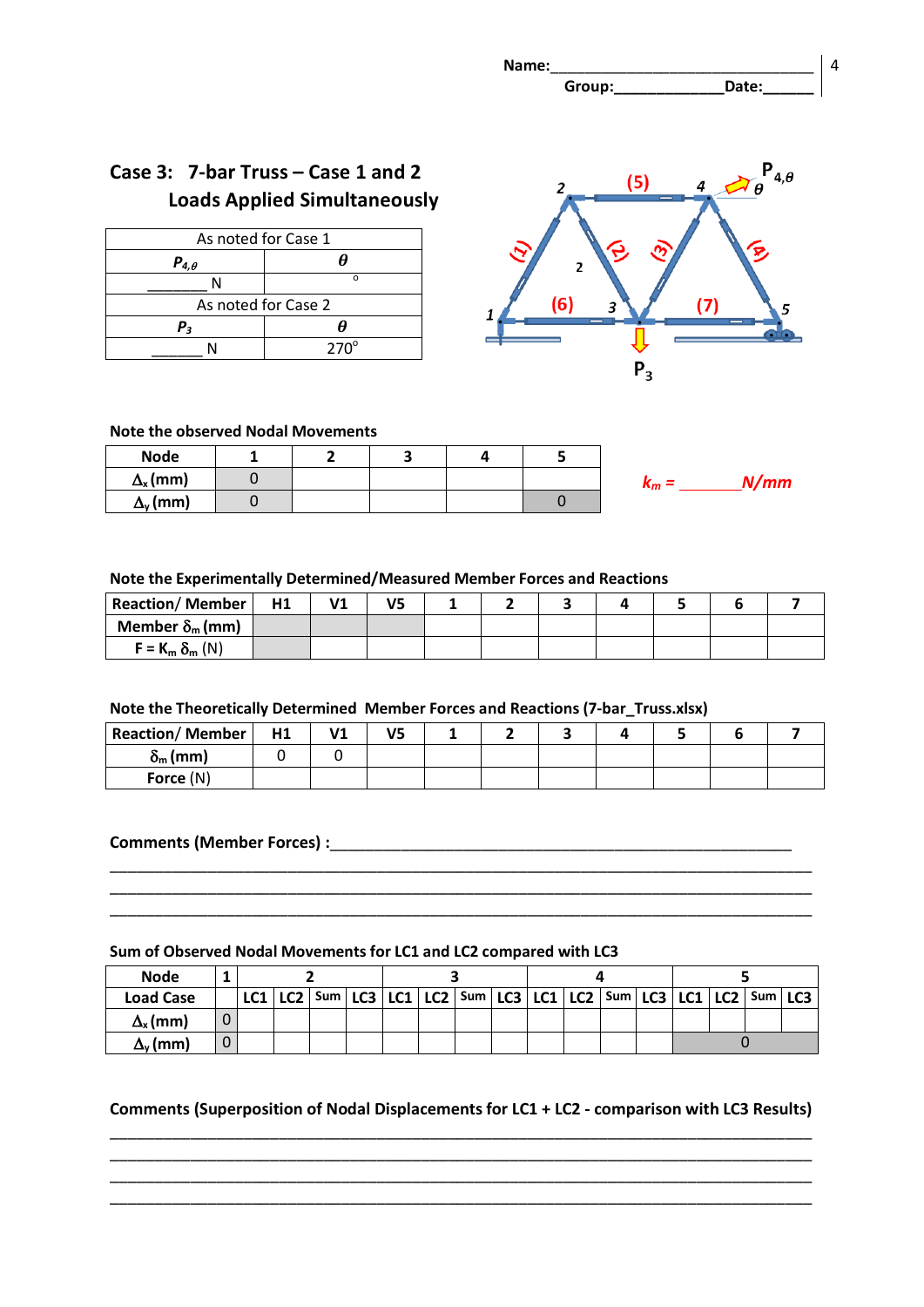| Name: |        |       |  |
|-------|--------|-------|--|
|       | Group: | יe†ב∩ |  |

| <b>Reaction/Member</b>       | H1 |     |                 |       |     |     |  |                         |  |     |                 |            |  |
|------------------------------|----|-----|-----------------|-------|-----|-----|--|-------------------------|--|-----|-----------------|------------|--|
| <b>Load Case</b>             |    | LC1 | LC <sub>2</sub> | Sum l | LC3 | LC1 |  | $ $ LC2 $ $ Sum $ $ LC3 |  | LC1 | LC <sub>2</sub> | <b>Sum</b> |  |
| Member $\delta_{\rm m}$ (mm) |    |     |                 |       |     |     |  |                         |  |     |                 |            |  |
| $F = K_m \delta_m (N)$       |    |     |                 |       |     |     |  |                         |  |     |                 |            |  |

#### **Sum of Observed Member Elengations/Forces and Reactions for LC1 and LC2 compared with LC3**

| <b>Member</b>                |     |      |       |     |  |  |                                                 |  |  |  |  |  |
|------------------------------|-----|------|-------|-----|--|--|-------------------------------------------------|--|--|--|--|--|
| <b>Load Case</b>             | LC1 | רה ו | Sum l | LC3 |  |  | $LC1$   LC2   Sum   LC3   LC1   LC2   Sum   LC3 |  |  |  |  |  |
| Member $\delta_{\rm m}$ (mm) |     |      |       |     |  |  |                                                 |  |  |  |  |  |
| $F = K_m \delta_m (N)$       |     |      |       |     |  |  |                                                 |  |  |  |  |  |

| <b>Member</b>                |     |                 |       |                 |  |                             |  |  |                       |  |
|------------------------------|-----|-----------------|-------|-----------------|--|-----------------------------|--|--|-----------------------|--|
| <b>Load Case</b>             | LC1 | LC <sub>2</sub> | Sum l | LC <sub>3</sub> |  | $LC1$   $LC2$   Sum   $LC3$ |  |  | LC1   LC2   Sum   LC3 |  |
| Member $\delta_{\rm m}$ (mm) |     |                 |       |                 |  |                             |  |  |                       |  |
| $F = K_m \delta_m (N)$       |     |                 |       |                 |  |                             |  |  |                       |  |

#### **Comments (Superposition of Member Elongations for LC1 + LC2 - comparison with LC3 Results)**

\_\_\_\_\_\_\_\_\_\_\_\_\_\_\_\_\_\_\_\_\_\_\_\_\_\_\_\_\_\_\_\_\_\_\_\_\_\_\_\_\_\_\_\_\_\_\_\_\_\_\_\_\_\_\_\_\_\_\_\_\_\_\_\_\_\_\_\_\_\_\_\_\_\_\_\_\_\_\_ \_\_\_\_\_\_\_\_\_\_\_\_\_\_\_\_\_\_\_\_\_\_\_\_\_\_\_\_\_\_\_\_\_\_\_\_\_\_\_\_\_\_\_\_\_\_\_\_\_\_\_\_\_\_\_\_\_\_\_\_\_\_\_\_\_\_\_\_\_\_\_\_\_\_\_\_\_\_\_ \_\_\_\_\_\_\_\_\_\_\_\_\_\_\_\_\_\_\_\_\_\_\_\_\_\_\_\_\_\_\_\_\_\_\_\_\_\_\_\_\_\_\_\_\_\_\_\_\_\_\_\_\_\_\_\_\_\_\_\_\_\_\_\_\_\_\_\_\_\_\_\_\_\_\_\_\_\_\_ \_\_\_\_\_\_\_\_\_\_\_\_\_\_\_\_\_\_\_\_\_\_\_\_\_\_\_\_\_\_\_\_\_\_\_\_\_\_\_\_\_\_\_\_\_\_\_\_\_\_\_\_\_\_\_\_\_\_\_\_\_\_\_\_\_\_\_\_\_\_\_\_\_\_\_\_\_\_\_ \_\_\_\_\_\_\_\_\_\_\_\_\_\_\_\_\_\_\_\_\_\_\_\_\_\_\_\_\_\_\_\_\_\_\_\_\_\_\_\_\_\_\_\_\_\_\_\_\_\_\_\_\_\_\_\_\_\_\_\_\_\_\_\_\_\_\_\_\_\_\_\_\_\_\_\_\_\_\_

\_\_\_\_\_\_\_\_\_\_\_\_\_\_\_\_\_\_\_\_\_\_\_\_\_\_\_\_\_\_\_\_\_\_\_\_\_\_\_\_\_\_\_\_\_\_\_\_\_\_\_\_\_\_\_\_\_\_\_\_\_\_\_\_\_\_\_\_\_\_\_\_\_\_\_\_\_\_\_ \_\_\_\_\_\_\_\_\_\_\_\_\_\_\_\_\_\_\_\_\_\_\_\_\_\_\_\_\_\_\_\_\_\_\_\_\_\_\_\_\_\_\_\_\_\_\_\_\_\_\_\_\_\_\_\_\_\_\_\_\_\_\_\_\_\_\_\_\_\_\_\_\_\_\_\_\_\_\_ \_\_\_\_\_\_\_\_\_\_\_\_\_\_\_\_\_\_\_\_\_\_\_\_\_\_\_\_\_\_\_\_\_\_\_\_\_\_\_\_\_\_\_\_\_\_\_\_\_\_\_\_\_\_\_\_\_\_\_\_\_\_\_\_\_\_\_\_\_\_\_\_\_\_\_\_\_\_\_ \_\_\_\_\_\_\_\_\_\_\_\_\_\_\_\_\_\_\_\_\_\_\_\_\_\_\_\_\_\_\_\_\_\_\_\_\_\_\_\_\_\_\_\_\_\_\_\_\_\_\_\_\_\_\_\_\_\_\_\_\_\_\_\_\_\_\_\_\_\_\_\_\_\_\_\_\_\_\_ \_\_\_\_\_\_\_\_\_\_\_\_\_\_\_\_\_\_\_\_\_\_\_\_\_\_\_\_\_\_\_\_\_\_\_\_\_\_\_\_\_\_\_\_\_\_\_\_\_\_\_\_\_\_\_\_\_\_\_\_\_\_\_\_\_\_\_\_\_\_\_\_\_\_\_\_\_\_\_

#### **Comments (Superposition of Member/Reaction Forces for LC1 + LC2**

 **- comparison with LC3 Results)**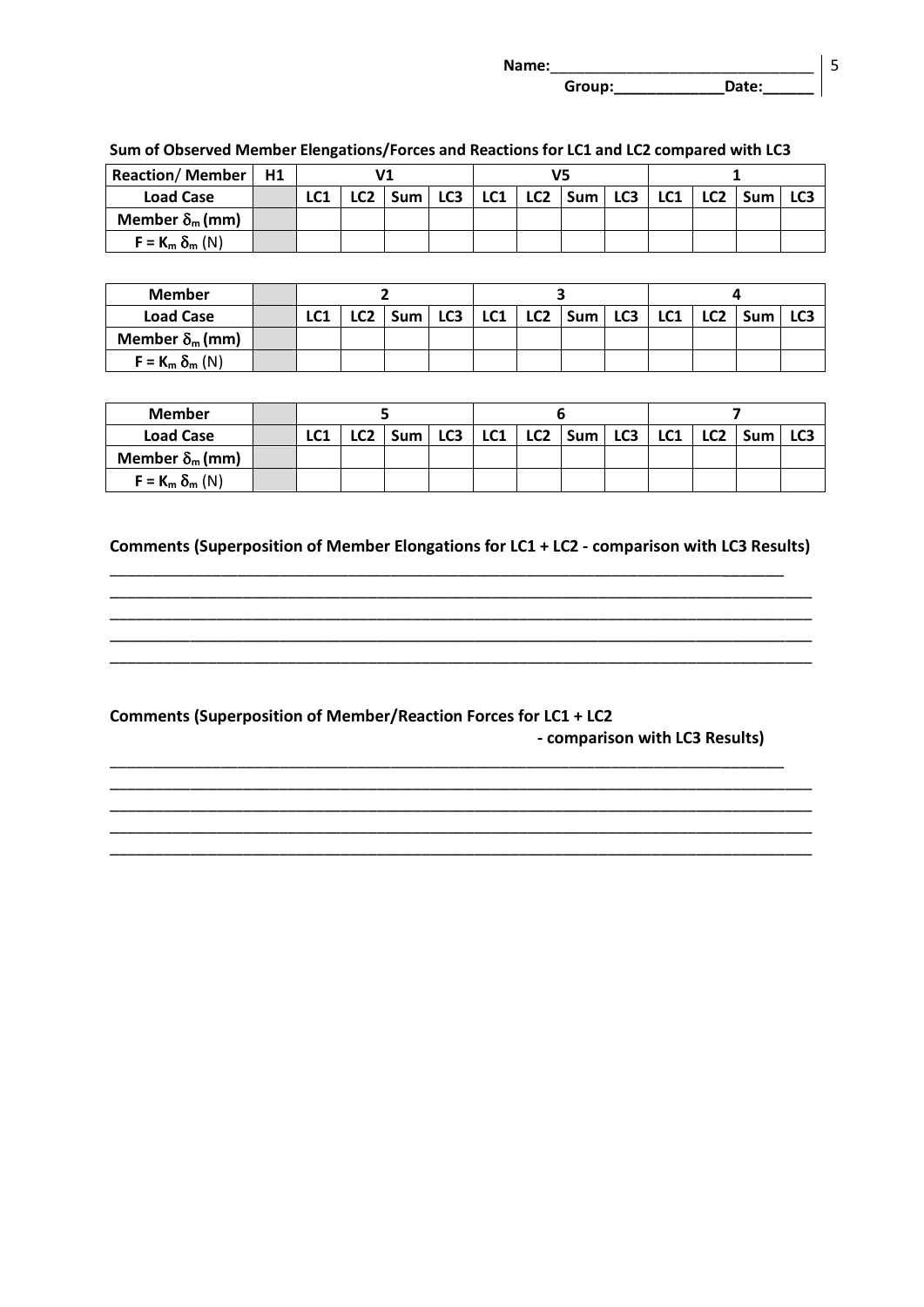| Name: |        |       |  |
|-------|--------|-------|--|
|       | Group: | Date: |  |

# Supporting Material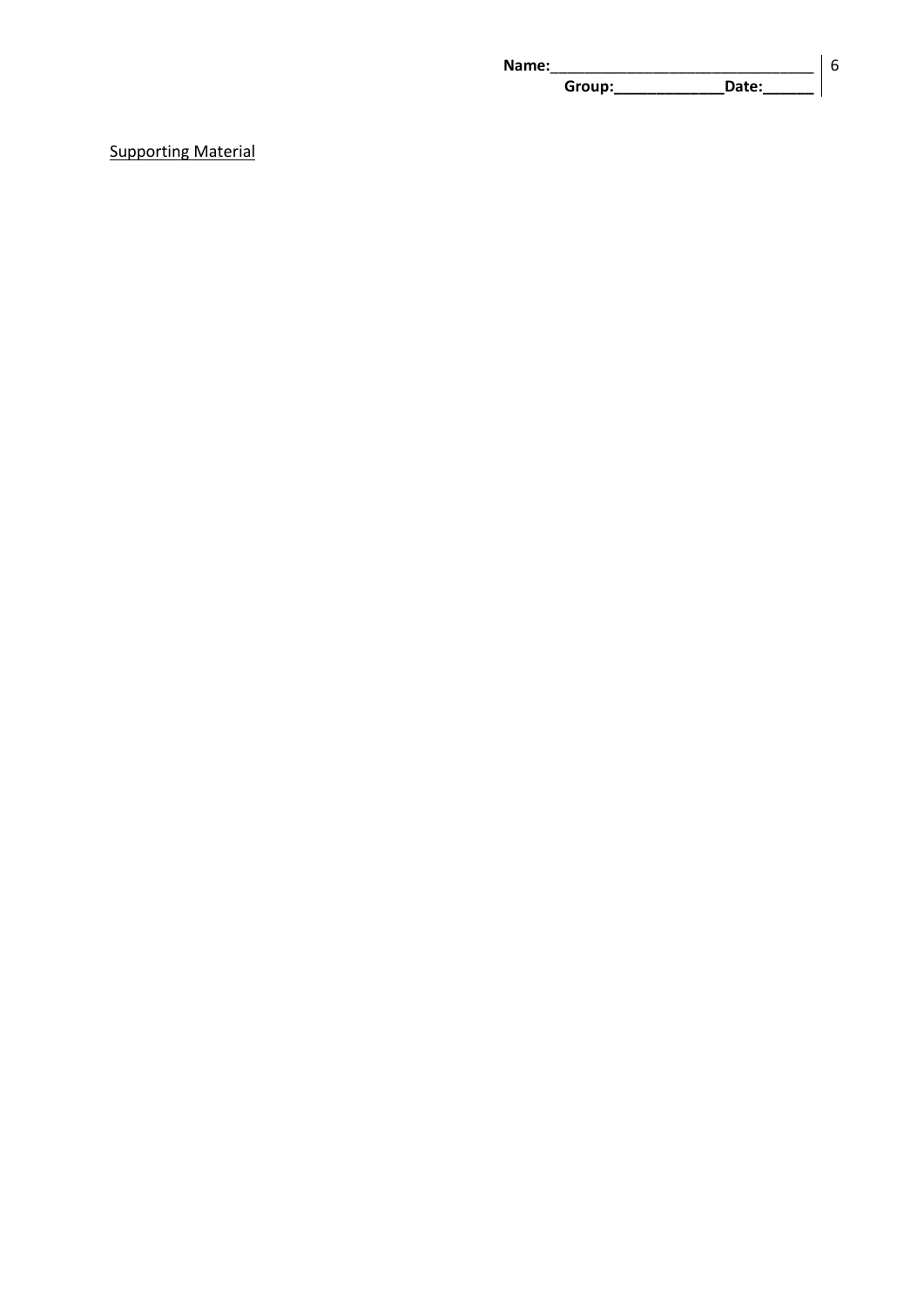| Name: |        |       |  |
|-------|--------|-------|--|
|       | Group: | Date: |  |

Supporting Material